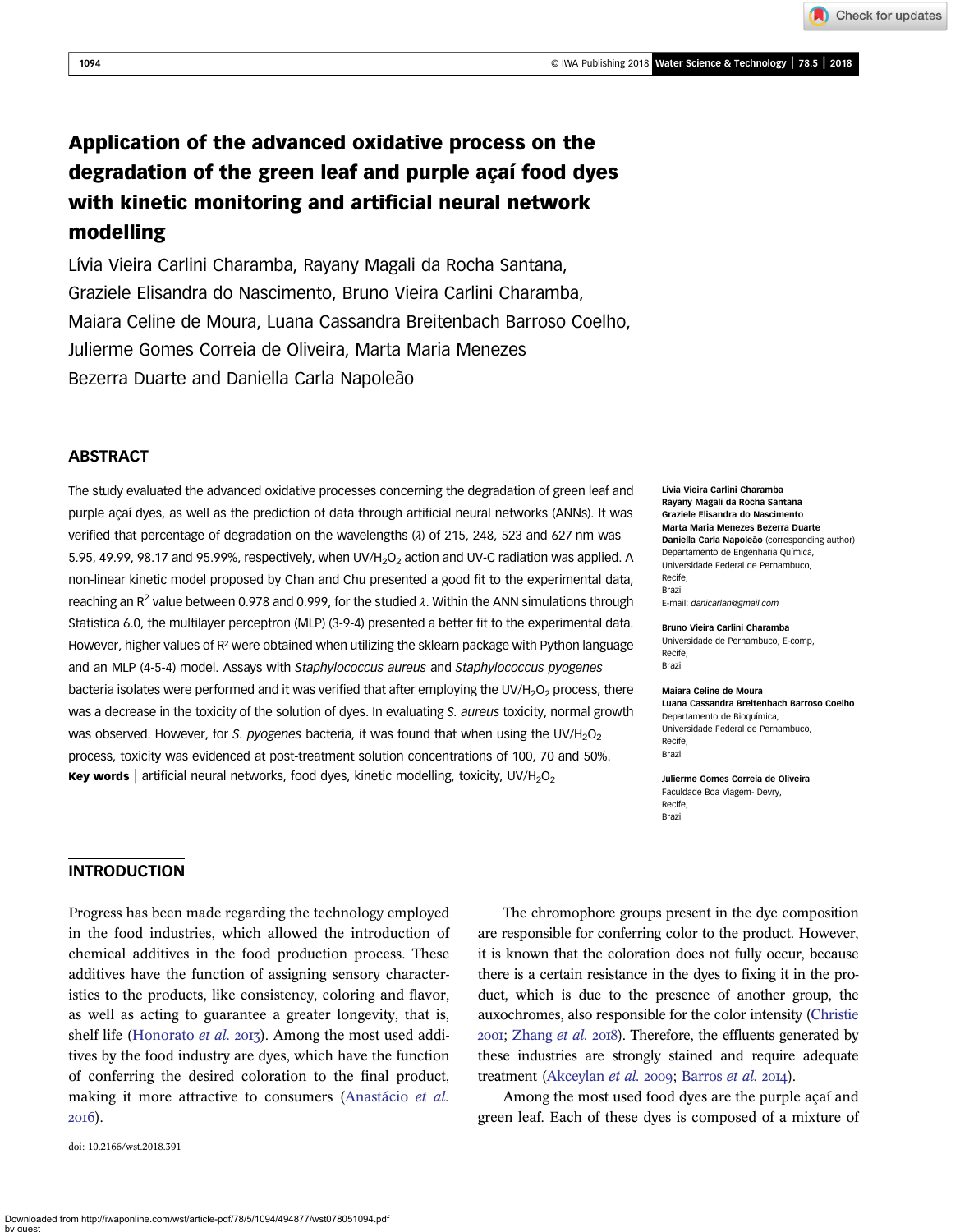other dyes; açaí purple is composed of Bordeaux red and blue bright ([Marchi](#page-8-0) [et al.](#page-9-0) 2005; Silva et al. 2008), containing azo and triphenylmethane chromophore groups, respectively; the green leaf is composed of tartrazine yellow and indigotine blue [\(Marchi](#page-8-0) et al.  $2005$ ; [Santos](#page-9-0) [et al.](#page-9-0) 2010), of azo and indigoid chromophore groups [\(Itoh](#page-8-0)  $et$  al.  $1989$ ).

Having such a rich mixture of various types of dyes, the effluents of the food industry are harmful to the environment since they have the power to modify the biological properties of water resources, due to the pigmentation. This coloration prevents the passage of light, inhibiting the photosynthesis and therefore affecting organisms dependent on the photosynthetic activity. Moreover, such matrices have a high organic load and the presence of suspended solids, making it difficult to maintain the life of some microorganisms in that environment. Thus, the occurrence of these dyes in the watercourses have been verified, even at low concentrations ([Pavan](#page-8-0) *et al.* 2007), and the treatment of this residual water becomes necessary before its disposal in the watercourses.

Although the conventional treatments can reduce the organic load of the effluent, these have not been sufficient to promote the reduction of pigmentation, even when it is in low concentrations. Thus, more effective methods should be used, such as the advanced oxidation processes (AOPs). An AOP acts by mineralizing contaminants, including organic matter, through the formation of oxidizing species such as the hydroxyl radical ( $\cdot$ OH) ([Chakma](#page-8-0) *et al.*) ). These processes occur in the presence or absence of light (ultraviolet (UV) or solar radiation). There are various types of AOP, Fenton, photo-Fenton,  $UV/H<sub>2</sub>O<sub>2</sub>$  and ozona-tion being the most used ([Salazar & Izário Filho](#page-8-0) 2009; [Deng](#page-8-0)  $&$  Zhao 2015; Nair [et al.](#page-8-0) 2016).

The AOP that deserves special attention, as it has shown good efficiency discoloring dyes [\(Machado &](#page-8-0) [Stülp](#page-8-0) 2010) and does not make necessary the use of a catalytic agent, is the  $UV/H_2O_2$  process. This process happens combined with UV radiation that is capable of promoting the homolytic breakdown of hydrogen peroxide (standard redox potential  $= +1.78$  V), which is a strong oxidizing agent, capable of forming the hydroxyl radical  $(E_0 =$  $+2.80$  V) to promote oxidation of the pollutants [\(Vilar](#page-9-0) [et al.](#page-9-0) 2017). According to studies developed by [Jamal](#page-8-0) et al.  $(2015)$ , Silva [et al.](#page-9-0)  $(2014)$ , and [Zuorro](#page-9-0) et al.  $(2013)$ , it is possible to prove the efficacy of the  $UV/H_2O_2$  AOP for the degradation of effluents containing artificial dyes. All the results obtained, in terms of percentage of discoloration, were above 95% for the different types of dyes used in this study. The kinetics of dye degradation processes usually follow pseudo-first-order models, and sometimes depend on the  $H_2O_2$  concentration used. However, despite the fact that AOPs have been showing good results, the presence of by-products, also known as intermediary reactions, can be found to be equally or more toxic than the initial impurities ([Araújo](#page-7-0) et al.  $2016$ ). Therefore, toxicity tests have been carried out to evaluate the viability of AOPs according to Lima [et al.](#page-8-0) (2016) and [Zaidan](#page-9-0) et al.  $(2017a)$ .

The artificial neural network (ANN) has been increas-ingly applied in AOPs ([Moraes](#page-8-0) [et al.](#page-8-0) 2016; Lira et al. 2017; [Nascimento](#page-8-0) [et al.](#page-9-0) 2018). In recent studies, Zarei et al.  $(2010)$ , Dil [et al.](#page-8-0)  $(2016)$ , [Çelekli](#page-8-0) et al.  $(2016)$  and [Lenzi](#page-8-0) [et al.](#page-8-0)  $(2016)$  show that the ANN has been used as an alternative to predict results of the degradation of artificial dyes, achieving linear regression coefficients  $(R^2)$  between 0.98 and 0.99.

The present work had the objective of evaluating the degradation of an aqueous solution containing a mixture of green leaf and açaí purple food dyes, and evaluating the toxicity before and after the treatment. The experimental data were adjusted to the kinetic model and an ANN was applied to predict the percentage of degradation of the dyes.

### **METHODOLOGY**

### Identification and quantification of the dyes

Firstly, the wavelengths  $(\lambda)$  of maximum absorbance for the mixture of green leaf and açaí purple dyes (F. Trajano) were determined through a UV-Visible spectrophotometer (Thermo Scientific, model Genesys 10S). For this, a scanning in the range of  $\lambda$  of 190 to 1,100 nm was made. Then, analytical curves with a working range of 2 to 50 mg $\cdot$ L<sup>-1</sup> were constructed for each of the  $\lambda$  previously selected and the limits of detection (LOD) and quantification (LOQ) of the method were determined, as well as the coefficient of variation (CV), according to the Instituto Nacional de Metrologia Qualidade e Tecnologia [\(INME-](#page-8-0) $TRO 20II$  $TRO 20II$ ).

### Working solution and reagents

A solution of the commercial dyes green leaf and purple açaí (F. Trajano) was prepared with deionized water, at a concentration of 50 mg $L^{-1}$  of each dye. This work solution was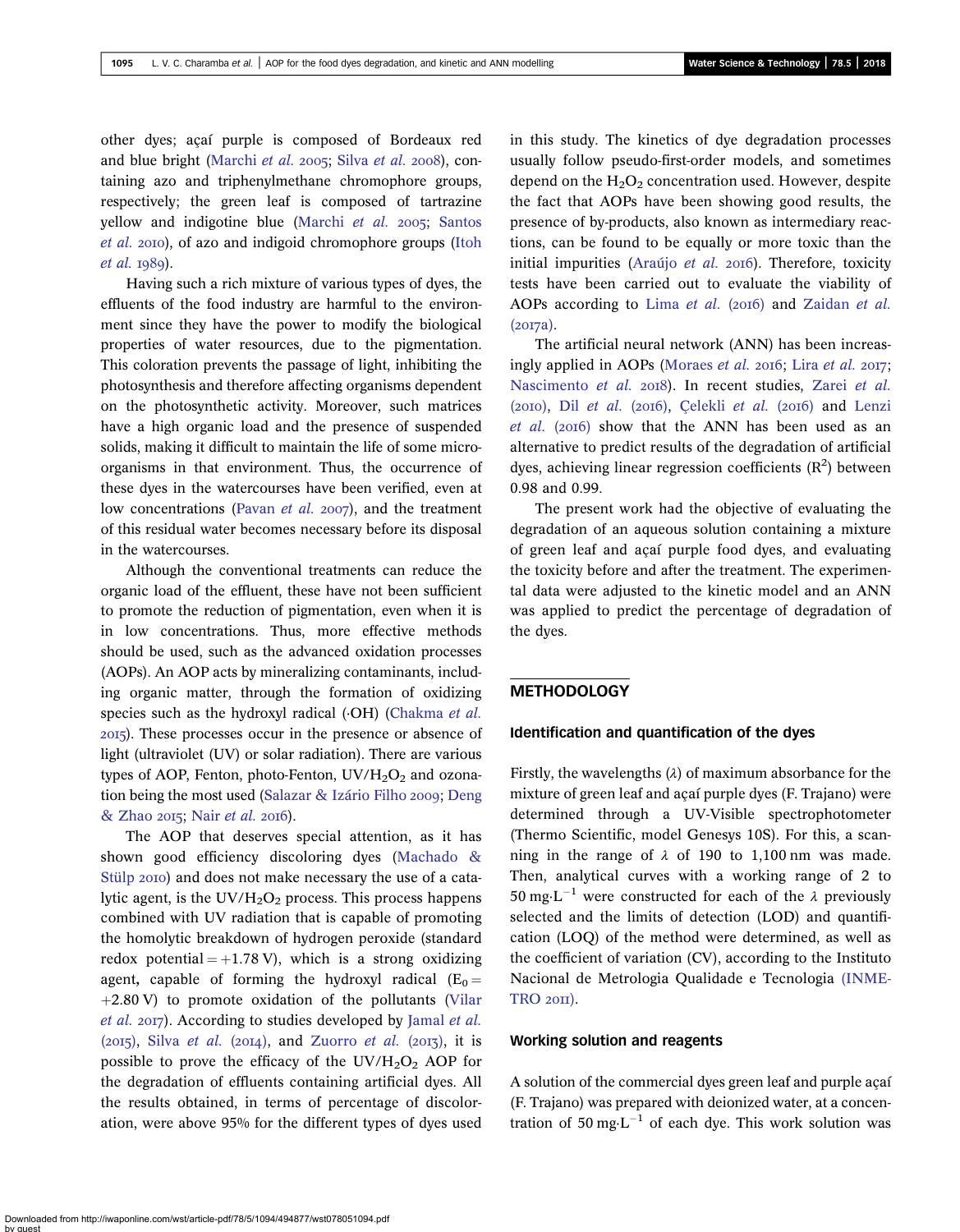used throughout the process of evaluation of the dye degradation through AOPs. In the degradation step, the following reagents were used: hydrogen peroxide (30% w/v, Química Moderna) as oxidizing agent;  $H_2SO_4$  1 mol $L^{-1}$  (Merck) for pH adjustment and  $FeSO<sub>4</sub>·7H<sub>2</sub>O$  (Vetec) as the source of iron.

### Preliminary study

In order to identify the advanced oxidation process (AOP) that presents greater efficiency for the degradation of the dyes under study, a preliminary study was carried out using Fenton, photo-Fenton, photolysis and  $UV/H_2O_2$ processes. The work solution was submitted to the different AOPs using a concentration of hydrogen peroxide ( $[H_2O_2]$ ) equal to  $50 \text{ mg} \cdot \text{L}^{-1}$  and pH between 5 and 6 (pH of natural solution), iron concentration ([Iron]) equal to 5 mg  $L^{-1}$  in a period of 60 minutes. The aliquots were irradiated in the UV-A, UV-C and sunlight reactors. A schematic drawing of the reactor with UV-A radiation is shown in Figure 1, while the UV-C and sunlight reactors were the same as used by [Zaidan](#page-9-0)  $et$  al. (2017a, 2017b) and [Santana](#page-8-0) et al.  $(2017)$ , respectively. For each reactor the photon emissions were measured with the aid of a radiometer (Emporionet).

### Hydrogen peroxide evaluation and pH study

In possession of the results from the preliminary study, the best  $[H_2O_2]$  was evaluated for the AOP that presented a higher degradation percentage. The working solution was irradiated for 60 min, varying  $[H_2O_2]$ : 30, 35, 40, 45, 50, 55, 60, 65 and 70 mg $\cdot L^{-1}$ . After, the influence of pH on the AOP study was evaluated by varying the pH of the working solution in three ranges 3–4, 4–5 and 5–6, using the same period of time.

### Modelling

### Kinetic modelling

Along with the best experimental conditions (reactor,  $[H<sub>2</sub>O<sub>2</sub>]$  and pH), a kinetic study was performed, irradiating 1 L of the working solution. For this, aliquots were quantified and the percentages of degradation were quantified at the times of: 0, 30, 60, 75, 90, 95, 100, 110, 120 and 150

> 89 ùп



Figure 1 | Illustration of bench reactor UV-A (dimensions in cm).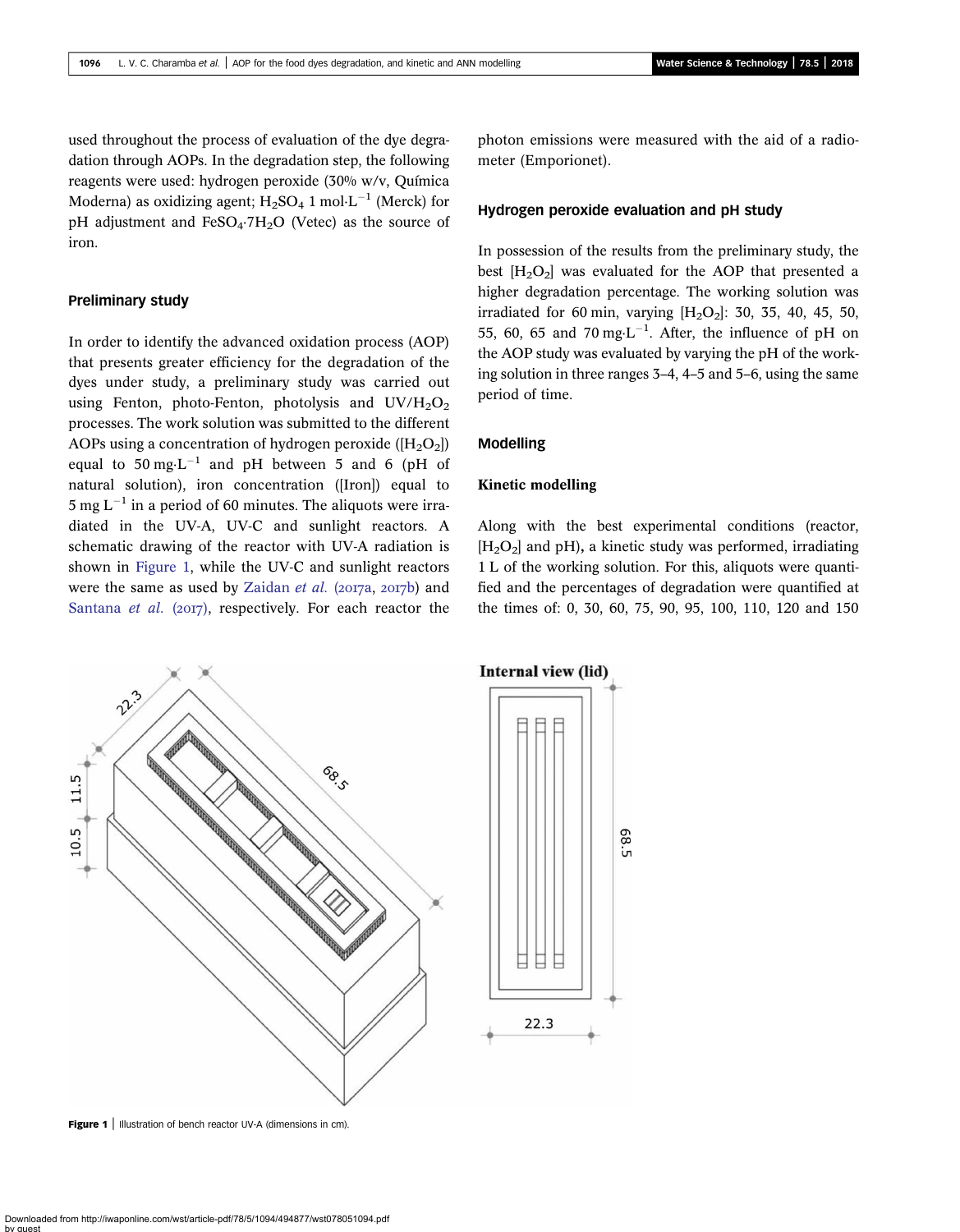minutes. Then, the fit of the data to the kinetic model proposed by Chan & Chu  $(2007)$ , shown in Equation (1), was verified.

$$
C = C_0 \left( 1 - \frac{t}{\rho - \sigma t} \right) \tag{1}
$$

In this equation,  $C$  is the remaining concentration of the product after the reaction time t (mg·L<sup>-1</sup>),  $C_0$  is the initial concentration of the dye (mg $L^{-1}$ ), t is the reaction time (min) and  $\rho$  and  $\sigma$  indicate the reaction kinetics (min) and the oxidative capacity of the system (dimensionless), respectively.

#### ANN modelling

For the modelling using the ANN, two different methodologies were used. The first methodology applied the sklearn package allied with the Python programming language. The strategy used a multilayer perceptron (MLP) network consisting of a layer with four neurons for the input: time (min), pH range (two inputs) and  $[H_2O_2]$ ; a layer with four output neurons; and two hidden layers, with five neurons each (MLP (4-5-4)). Therefore, a learning curve of 0.001 was used, with a constant learning rate and a logistic activation function. The maximum number of interactions was 100,000.

The Statistica 6.0 software was also used to model the data obtained experimentally. The correlation was accomplished from the input data: time (min), pH,  $[H_2O_2]$ ; and output: percentage of degradation at wavelengths of 215, 248, 523 and 627 nm. Sampling was performed randomly with percentages of train, test and validation of 70%, 15% and 15%, respectively. The networks tested were the MLP and the radial basis function (RBF) and the activation functions used were identity, logistic, hyperbolic and exponential. The number of neurons in the hidden layer was limited to between 3 and 10, and 1,000 interactions were performed for each training. The program tested 50 networks but retained only the top 10. In the end, the ANN model was chosen with the highest linear regression coefficient  $(R^2)$  among them.

### **Toxicity**

Toxicity tests were carried out using strains of human pathogenic bacteria Staphylococcus aureus UFPEDA-02 and Streptococcus pyogenes ATCC-16642 obtained from the culture collection (WDCM114) of the Departamento de Antibióticos from the Universidade Federal de Pernambuco. The microbiological toxicity was performed with the initial solution (IS) and post-treatment dye solutions previously filtered on a syringe filter (0.22 μm). The bacteria were cultured in Muller Hinton agar plates overnight at  $36^{\circ}$ C and were subsequently fitted to a cell suspension at  $10^6$  colony-forming units per mL (CFU·mL<sup>-1</sup>). The samples, as well as the sterile ultrapure water, which was the negative control (4.5 mL), were added to a solution of the bacterial inoculum (0.5 mL) and Muller Hinton broth (1 mL) for 24 h at  $36^{\circ}$ C. After this time the post-treatment solution (PTS) was successively diluted 1:10, 1:100, 1:1,000 and 1:10,000 in sterile ultrapure water and then inoculated with a platinum loop  $(1 \mu L)$  into Petri dishes and incubated again (24 h at  $36^{\circ}$ C). The classification of bacterial growth was obtained in comparison with the growth observed in the negative control.

# RESULTS AND DISCUSSION

#### Identification and quantification of the dyes

For the identification of the dye mixture under study, green leaf and purple açaí, four wavelengths (λ) were detected: 215 and 248 nm (aromatic groups), 523 and 627 nm concerning the chromophore groups.

After identifying the characteristic  $\lambda$ , the analytical curves were constructed, obtaining correlation coefficients (r) higher than 0.99, indicating a good linearity of the method ([ANVISA](#page-7-0) 2003; [INMETRO](#page-8-0) 2011). The LOD and LOQ values varied between 1.85 and 2.78 mg $\text{L}^{-1}$  and 2.22 and  $3.82 \text{ mg} \cdot \text{L}^{-1}$ , respectively. The CV values were less than 5%, indicating that the methodology used is accu-rate, as CV values were less than 5% ([ANVISA](#page-7-0) 2003).

#### Preliminary study

A preliminary study was carried out according to the proposed methodology. The efficiency of the AOP was measured in terms of degradation percentage of the aqueous solution of the dyes, and the emission of photons of each reactor was obtained through a radiometer: UV-A  $(1.82 \times$  $10^{-4}$  W·cm<sup>-2</sup>), UV-C  $(1.44 \times 10^{-3}$  W·cm<sup>-2</sup>) and sunlight  $(5.35 \times 10^6 \,\mathrm{W} \cdot \mathrm{cm}^{-2}).$ 

The best result was verified while using  $UV/H_2O_2$  action with the UV-C reactor, reaching a color removal of 91.05%  $(\lambda = 523 \text{ nm})$  and 92.06%  $(\lambda = 627 \text{ nm})$ . Regarding the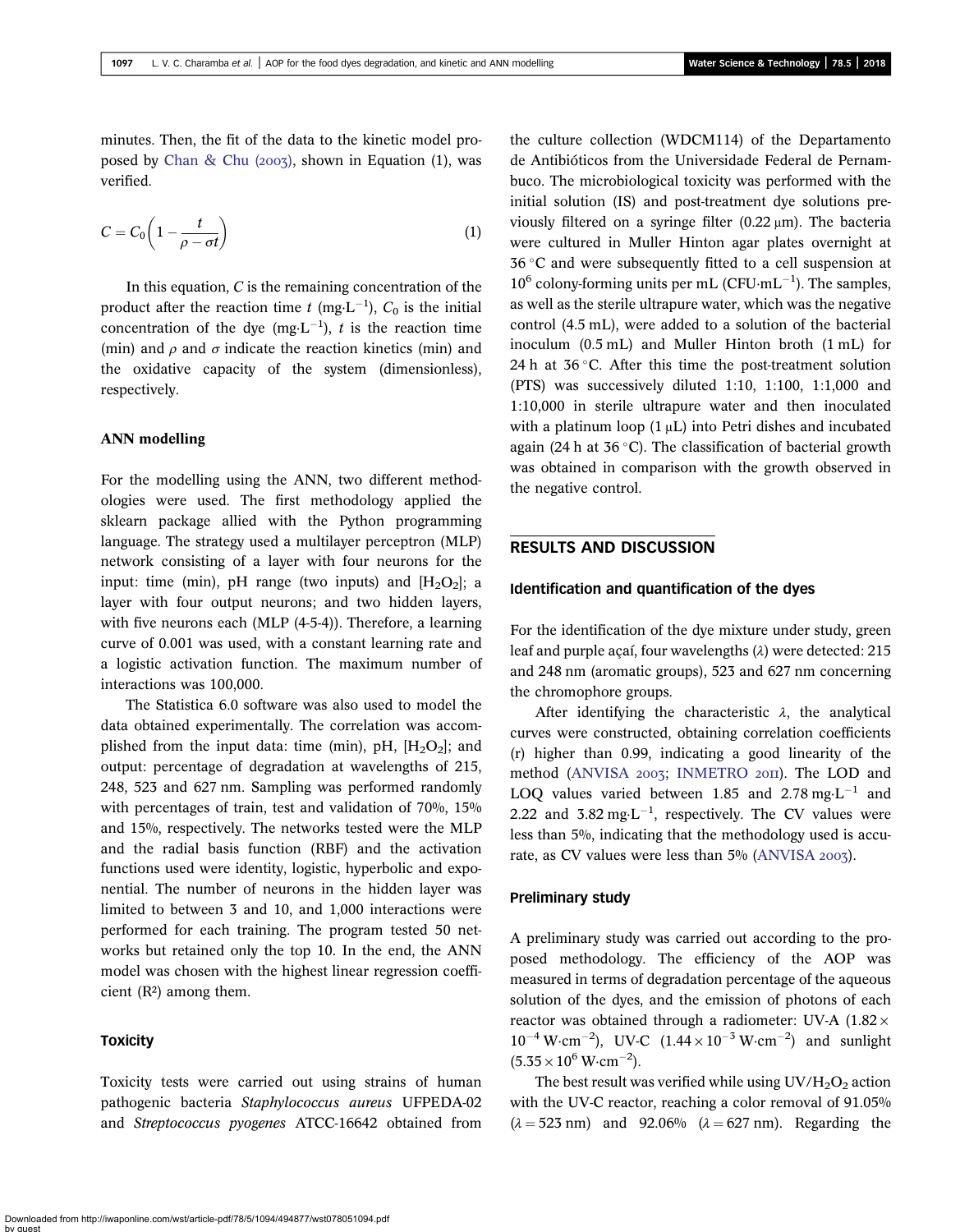degradation of the aromatic groups,  $17.94\%$  ( $\lambda = 215$  nm) and 43.24% ( $\lambda = 248$  nm) were obtained. This same process using UV-A radiation achieved a color removal percentages lower than 13.68% and 57.57% ( $\lambda = 215$  nm) and 49.89%  $(\lambda = 248 \text{ nm})$ . When using the sunlight reactor, no degradation of the studied groups was observed, so it was decided to continue the study using UV-C radiation, since this one was able to remove the color of the solution under study more efficiently.

The photo-Fenton process achieved its optimum result when using sunlight radiation, obtaining 82.99% ( $\lambda =$ 523 nm) and 78.21% ( $\lambda$  = 627 nm) of degradation, while the photolysis and Fenton processes promoted an inefficient degradation of the chromophore groups, being less than 34%.

# Concentration of hydrogen peroxide evaluation and pH study

The UV/ $H_2O_2$  process was used to define the concentration of  $H_2O_2$  that best fits the degradation process. It was noticed that the best condition was with  $H_2O_2$  equal to 40 and  $45 \text{ mg} \cdot \text{L}^{-1}$ , since the concentrations of hydrogen peroxide diverged around 2% for all  $\lambda$ , which was confirmed by the analysis of spectral scan performed for the two  $[H_2O_2]$ , as can be seen in Figure 2.

It can be verified through the analysis of Figure 2 that an overlap of the spectra of the two  $[H_2O_2]$  under discussion occurred, indicating that there are no significant differences between the percentages of degradation obtained. Therefore, the  $[H_2O_2]$  of 40 mg·L<sup>-1</sup> was chosen, considering the cost associated with this reagent. Then, the influence of the pH of the solution in the degradation process was evaluated, being analyzed for three different pH ranges: 3–4, 4–5 and 5–6.



1 .

It was found that a higher degradation was obtained in a pH range of 5–6, achieving 5.95% ( $\lambda = 215$  nm), 49.99%  $(\lambda = 248 \text{ nm})$ , 98.17%  $(\lambda = 523 \text{ nm})$  and 95.66  $(\lambda = 523 \text{ nm})$ .

### Modelling

#### Kinetic modelling

After the best operating condition for discoloration (UV-C radiation,  $[H_2O_2]$  of 40 mg·L<sup>-1</sup> and natural solution pH (5–6)) was determined, the kinetic study was performed. The kinetic monitoring was achieved by withdrawing aliquots of the working solution at the times of: 30, 60, 75, 90, 95, 100, 110, 120 and 150 min. [Figure 3\(a\)](#page-5-0) shows the kinetic monitoring of the degradation of the chromophore groups and the aromatic groups over time, based on the adjustment to the model proposed by Chan & Chu  $(2007)$ , and [Figure 3\(b\)](#page-5-0) shows the residual values of the percentage of degradation over time.

The analysis of Figure  $3(a)$  shows that the experimental data fitted well with the kinetic model proposed by [Chan &](#page-8-0) Chu  $(2007)$ . There is also a rapid degradation of the chromophore groups with  $\lambda$  equal to 523 and 627 nm, since the decay rate of the concentration of these groups is much higher in the first minutes.

It can be stated from the analysis of [Figure 3\(b\)](#page-5-0) that the degradation of green leaf and purple açaí dyes employing the  $UV/H<sub>2</sub>O<sub>2</sub>$  process presented a good kinetic adjustment for the proposed model, since for all  $\lambda$  analyzed, the R<sup>2</sup> values were greater than  $0.90$  (Figure  $3(c)$ ). [Paulino](#page-8-0) *et al.* (2015) also obtained values of  $\mathbb{R}^2$  between 0.989 and 0.999, strengthening the usage of this model for kinetic monitoring of dyes. Finally, the results of each of the parameters of the kinetic model, whose values obtained are presented in [Figure 3\(c\),](#page-5-0) were evaluated.

It is known that the maximum discoloration capacity is represented by the value of the constant  $1/\sigma$ , which is obtained when the time goes to infinity. Therefore, according to the data in Figure  $3(c)$ , it can be inferred that the oxidation capacity of the process for the characteristic  $\lambda$  of the color is much higher than the values obtained for the  $\lambda$  characteristic of aromatic groups, since there is a difficulty to degrade them. Thus, it is necessary to study the toxicity of the solution after treatment [\(Paulino](#page-8-0) *et al.* 2015).

### Artificial neural network

Among all the simulations from the Statistica 6.0 software, it was verified that the RBF model was not accurate since the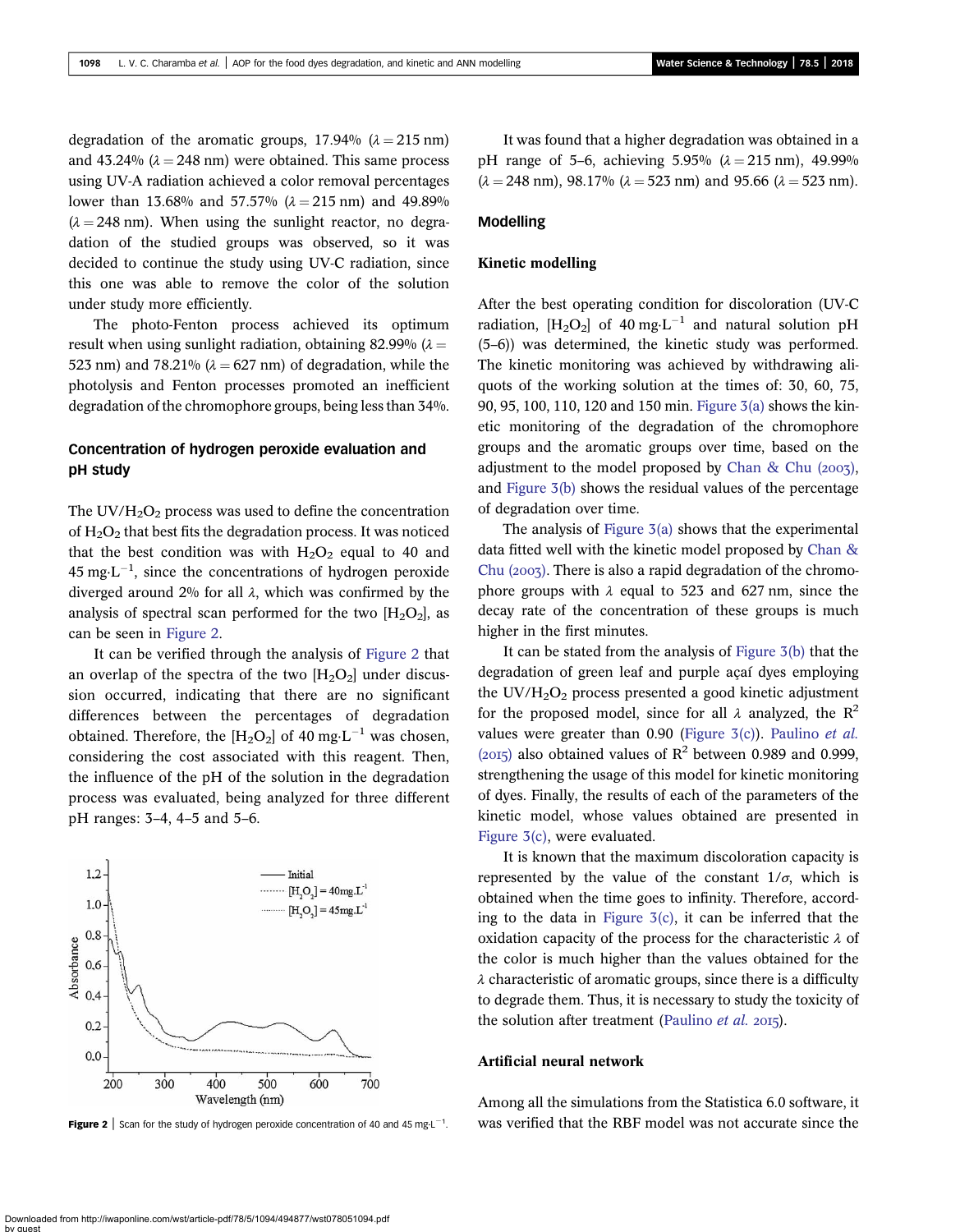<span id="page-5-0"></span>

Figure 3 | (a) Kinetic monitoring of the degradation of green leaf and purple açaí dyes, (b) residual graph of the percentage of degradation over time and (c) conversion data and kinetic parameters for the oxidation reaction (X: percentage degradation).

 $R<sup>2</sup>$  values were lower than 0.9 [\(INMETRO](#page-8-0)  $20$ II). The best result was found when applying the MLP model with nine neurons in the hidden layer (MLP 3-9-4). The hidden activation layer and output activation layer were Tahn and Logistic, respectively, with SOS (sum of squares) as an error function. The R² obtained for the training, test and validation were, respectively, 0.957, 0.976 and 0.897. The error obtained for training was 0.016 and for the test was 0.017. The values for the input, concealment and exit layer weights are shown in Table 1.

From the experimental data, the adjustment for the ANN models was verified: MLP (4-5-4) and MLP (3-9-4). [Figure 4](#page-6-0) shows the linear regression for the models used.

The analysis of [Figure 4](#page-6-0) revealed that R<sup>2</sup> values between 0.979 and 0.997 were obtained for MLP (4-5-4) model and between 0.901 and 0.922 for MLP (3-9-4) model. These results indicate a good fit of the experimental data when using MLP (4-5-4) model.

It can also be stated that the MLP (3-9-4) model fitted well to the experimental data, but with a greater dispersion, especially for the characteristic wavelengths of the aromatic groups. The results obtained for the ANN MLP (4-5-4) are in agreement with the literature, as the values of  $\mathbb{R}^2$  ranged

| <b>Neuron</b>  |            |          |            |                         |          |          |          |          |
|----------------|------------|----------|------------|-------------------------|----------|----------|----------|----------|
|                | Time (min) | pH       | $[H_2O_2]$ | <b>Bias input layer</b> | 215 nm   | 248 nm   | 523 nm   | 627 nm   |
| $\mathbf{1}$   | 2.665      | 0.954    | $-0.809$   | 0.202                   | 1.156    | $-0.209$ | 0.227    | 0.800    |
| 2              | $-0.767$   | $-0.199$ | 0.476      | 0.068                   | 1.325    | 1.198    | $-0.153$ | $-0.259$ |
| 3              | 1.084      | 0.447    | $-0.474$   | $-0.252$                | 0.629    | 1.540    | $-0.233$ | 0.126    |
| $\overline{4}$ | $-1.127$   | 0.241    | 0.102      | $-1.310$                | 1.330    | 0.678    | 0.827    | $-0.402$ |
| 5              | 0.462      | $-0.291$ | 0.120      | $-0.838$                | $-0.659$ | $-0.251$ | 1.528    | $-0.204$ |
| 6              | $-0.342$   | $-0.899$ | $-0.020$   | $-0.036$                | 0.365    | 0.972    | 0.578    | 0.450    |
| 7              | 0.798      | 2.304    | 0.748      | 0.378                   | $-0.478$ | $-0.475$ | $-0.666$ | 1.535    |
| 8              | $-0.549$   | $-0.437$ | $-0.034$   | 0.877                   | $-0.254$ | 0.323    | 1.012    | 0.462    |
| 9              | 0.262      | 0.107    | $-0.829$   | 0.377                   | 0.423    | $-0.528$ | $-0.393$ | $-0.601$ |
|                |            |          |            |                         |          |          |          |          |

Table 1 | Weight for the inputs, concealment and exit layer

Weight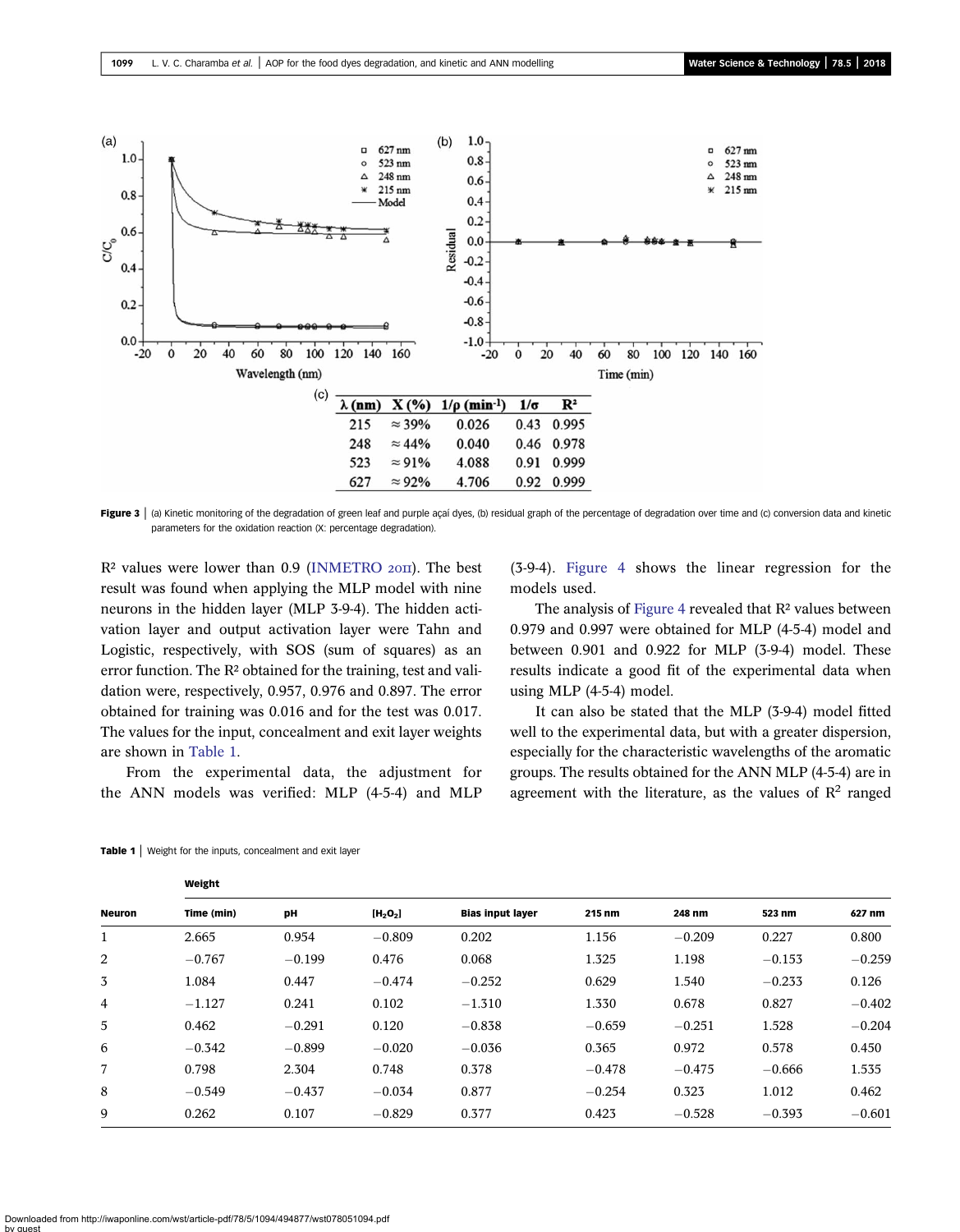<span id="page-6-0"></span>

Figure 4 | Parity plots of the models used.

from 0.97 to 0.99 ([Yonar & Kilic](#page-9-0) 2014; [Eskandarloo](#page-8-0) et al. 2016; [Thivaharan](#page-9-0) et al. 2016).

It is worth emphasizing that the present study considered only an aqueous solution of the mixture of leaf green and açaí purple dyes, and it is necessary to carry out future studies to test the validity of the ANN model proposed in real matrices, since these are more complex due to the presence of other contaminants.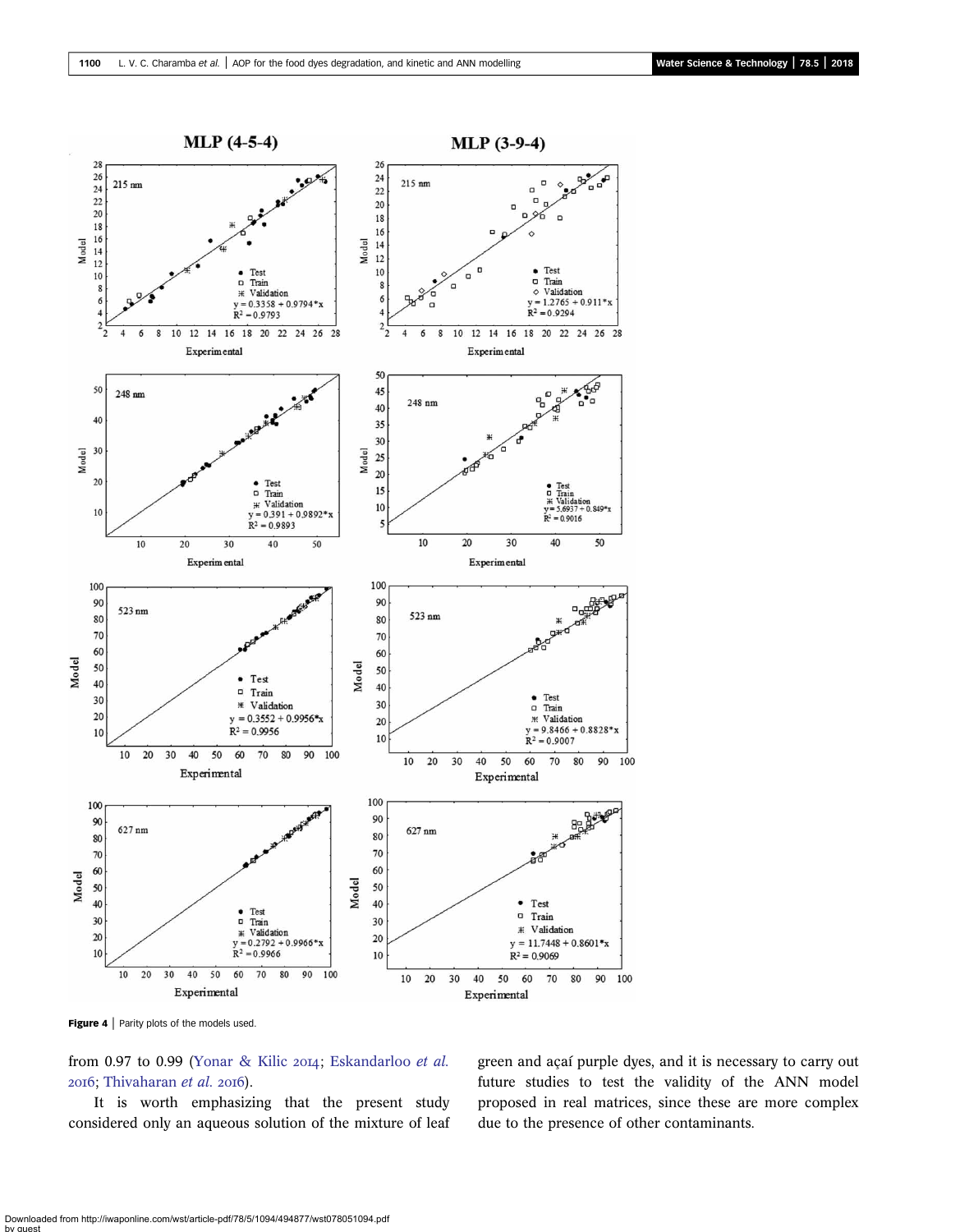### <span id="page-7-0"></span>**Toxicity**

For the same treatment conditions described in the kinetic study, toxicity tests were performed. After the incubation time (24 h at 36 °C) of the aliquots containing  $1 \mu$ L of the samples, the viable cell counts  $(CFU·mL^{-1})$  were obtained in comparison to the initial inoculum. Then, the percentage of bacterial growth was determined for each of the bacteria under study (Table 2).

According to Table 2, it was observed that S. aureus presented a behavior similar to the negative control for the solutions before and after treatment, except for 100% PTS. This result indicates that there was normal bacterial growth and the treatment employed did not influence the growth of the bacterium in question after the dilution process was carried out.

However, for *S. pyogenes*, it was verified that the solution from the treatment using  $UV/H<sub>2</sub>O<sub>2</sub>$  showed toxicity in the PTS concentrations of 100, 70 and 50%. Nevertheless, normal growth was observed when the PTS concentration was 10% and higher growth was noticed for PTS 5% and PTS 1%. The presence of toxicity may have been evidenced, since, as observed in the kinetic study, even after the treatment there are intermediate compounds that may present a higher toxicity than the initial compound.

### **CONCLUSION**

The obtained results indicate that  $UV/H_2O_2$  action is a viable method to degrade an aqueous solution containing

Table 2 | Viability of Staphylococcus aureus and Streptococcus pyogenes after the treatment

|                       | <b>Bacteria</b>              |                               |  |  |  |  |
|-----------------------|------------------------------|-------------------------------|--|--|--|--|
| <b>Samples</b>        | <b>Staphylococcus aureus</b> | <b>Streptococcus pyogenes</b> |  |  |  |  |
| Control (not treated) | $^{+}$                       | $^{+}$                        |  |  |  |  |
| <b>IS</b>             | $^+$                         | $^+$                          |  |  |  |  |
| PTS 1%                | $^{+}$                       | $++$                          |  |  |  |  |
| PTS 5%                | $^+$                         | $++$                          |  |  |  |  |
| <b>PTS 10%</b>        | $^{+}$                       | $^{+}$                        |  |  |  |  |
| <b>PTS 50%</b>        | $^+$                         |                               |  |  |  |  |
| <b>PTS 70%</b>        | $^{+}$                       |                               |  |  |  |  |
| PTS 100%              |                              |                               |  |  |  |  |

 $+$  normal growth;  $++$  significant growth;  $-$  no growth.

IS, initial solution; PTS, post-treatment solution.

purple açaí and green leaf dyes when applying UV-C radiation for 60 minutes, achieving a degradation percentage of 5.95, 49.99, 98.17 and 95.99% for λ equal to 215, 248, 523 and 627 nm, respectively. It was noticed that the  $[H_2O_2]$  interferes in the process, concluding that  $40 \text{ mg} \cdot \text{L}^{-1}$  showed the best results. However, as pH did not present a significant influence on the removal of the color, it was chosen to work with the natural solution pH. A good fit of the Chan and Chu model was verified as obtained values of  $R^2$  for the chromophore and aromatic groups were above 0.99. Also, the ANN modelling managed to predict and describe the degradation process since the obtained  $\mathbb{R}^2$  values, especially for MLP (4-5-4), were above 0.97. The toxicity results pointed out that for both bacteria (S. aureus and S. pyogenes), the pre-treatment solution presented higher toxicity than the post-treatment.

## ACKNOWLEDGEMENTS

Authors acknowledge F. Trajano company for providing the dye, Núcleo de Química Analítica Avançada de Pernambuco (NUQAAPE/FACEPE), FADE/UFPE and CAPES.

### **REFERENCES**

- Akceylan, E., Bahadir, M. & Yilmaz, M. 2009 [Removal efficiency](http://dx.doi.org/10.1016/j.jhazmat.2008.05.127) [of a calix\[4\]arene-based polymer for water-soluble](http://dx.doi.org/10.1016/j.jhazmat.2008.05.127) [carcinogenic direct azo dyes and aromatic amines](http://dx.doi.org/10.1016/j.jhazmat.2008.05.127). Journal of Hazardous Materials 162 (2–3), 960–966. https://doi.org/10. 1016/j.jhazmat.2008.05.127.
- Anastácio, L. B., Oliveira, D. A., Delmaschio, C. R., Antunes, L. M. G. & Chequer, F. M. D. 2016 Corantes Alimentícios Amaranto, Eritrosina B e Tartranzina, e seus possíveis Efeitos Maléficos à Saúde Humana. Journal of Applied Pharmaceutical Science 2 (3), 16–30.
- ANVISA (Agência Nacional De Vigilância Sanitária) Resolução nº 899, de 29 de maio de 2003. Guia para validação de métodos analíticos e bioanalíticos. Diário Oficial da União, Brasília, 2 June 2003.
- Araújo, K. S., Antonelli, R., Gaydeczka, B., Granato, A. C. & Malpass, G. R. P. 2016 [Processos oxidativos avançados: uma](http://dx.doi.org/10.4136/ambi-agua.1862) [revisão de fundamentos e aplicações no tratamento de águas](http://dx.doi.org/10.4136/ambi-agua.1862) [residuais urbanas e efluentes industriais.](http://dx.doi.org/10.4136/ambi-agua.1862) Revista Ambiente & Água 11, 387–401. http://dx.doi.org/10.4136/ambi-agua. 1862.
- Barros, W. R. P., Franco, P., Steter, J. R., Rocha, R. S. & Lanza, M. R. V. 2014 [Electro-Fenton degradation of the food dye](http://dx.doi.org/10.1016/j.jelechem.2014.03.027) [amaranth using a gas diffusion electrode modified with](http://dx.doi.org/10.1016/j.jelechem.2014.03.027) [cobalt \(II\) phthalocyanine.](http://dx.doi.org/10.1016/j.jelechem.2014.03.027) Journal of Electroanalytical Chemistry 722–723 (1), 46–56. https://doi.org/10.1016/j. jelechem.2014.03.027.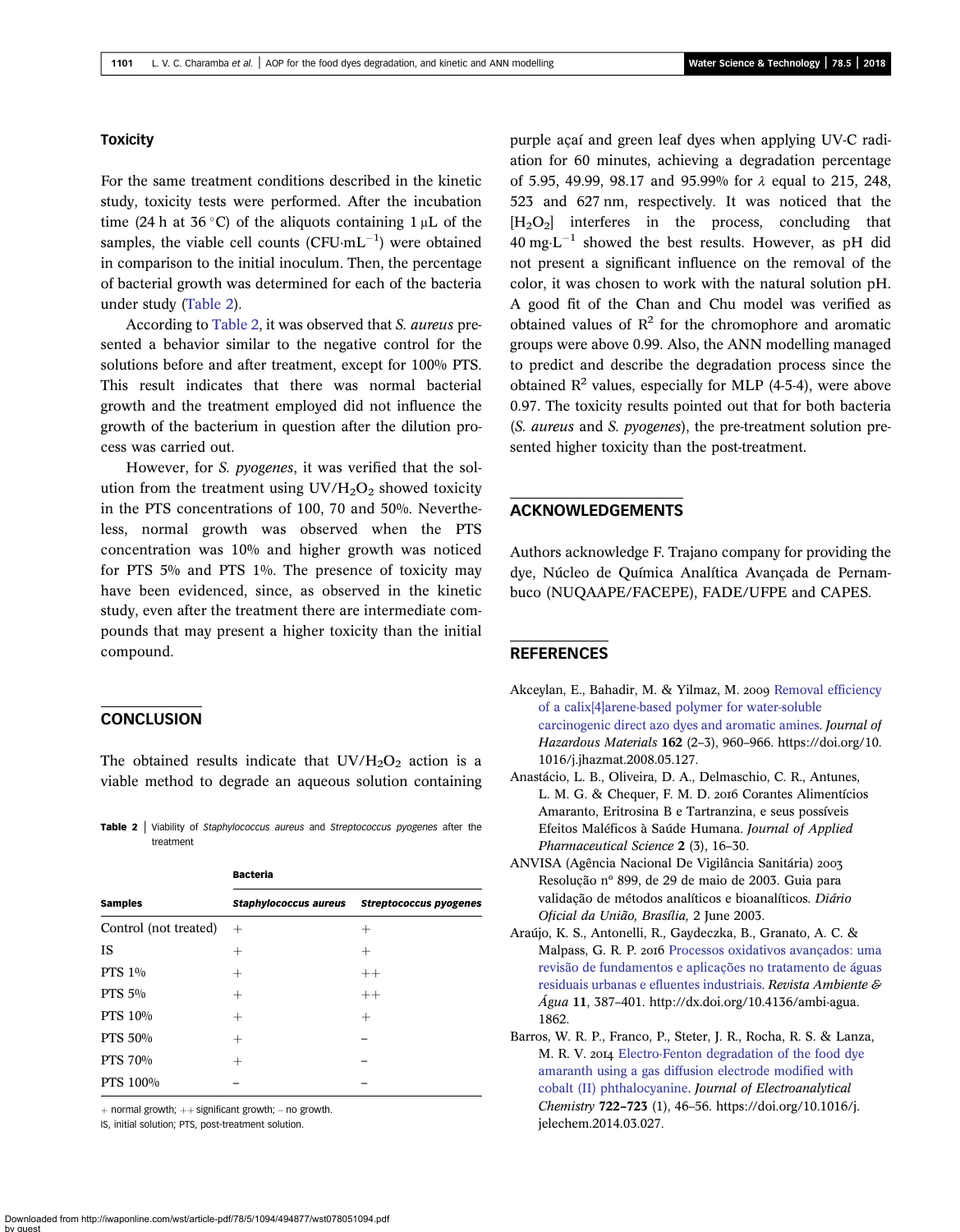- <span id="page-8-0"></span>Celekli, A., Bozkurt, H. & Gevik, F. 2016 [Artificial neural network](http://dx.doi.org/10.1080/19443994.2015.1070759) [and genetic algorithms for modeling of removal of an azo dye](http://dx.doi.org/10.1080/19443994.2015.1070759) [on walnut husk.](http://dx.doi.org/10.1080/19443994.2015.1070759) Desalination and Water Treatment 57, 15580–15591. https://doi.org/10.1080/19443994.2015. 1070759.
- Chakma, S., Das, L. & Moholkar, V. S. 2015 [Dye decolorization](http://dx.doi.org/10.1016/j.seppur.2015.10.055) [with hybrid advanced oxidation processes comprising](http://dx.doi.org/10.1016/j.seppur.2015.10.055) [sonolysis/Fenton-like/photo-ferrioxalate systems: a](http://dx.doi.org/10.1016/j.seppur.2015.10.055) [mechanistic investigation.](http://dx.doi.org/10.1016/j.seppur.2015.10.055) Separation and Purification Technology 156 (1), 596–607. https://doi.org/10.1016/j. seppur.2015.10.055.
- Chan, K. H. & Chu, W. 2003 [Modeling the reaction kinetics of](http://dx.doi.org/10.1016/S0045-6535(02)00812-3) Fenton'[s process on the removal of atrazine.](http://dx.doi.org/10.1016/S0045-6535(02)00812-3) Chemosphere 51 (4), 305–311. https://doi.org/10.1016/S0045-6535(02) 00812-3.
- Christie, R. 2001 Colour Chemistry. Royal Society of Chemistry, Cambridge, UK.
- Deng, Y. & Zhao, R. 2015 [Advanced oxidation processes \(AOP\) in](http://dx.doi.org/10.1007/s40726-015-0015-z) [wastewater treatment.](http://dx.doi.org/10.1007/s40726-015-0015-z) Current Pollution Reports 1 (3), 167–176. https://doi.org/10.1007/s40726-015-0015-z.
- Dil, E. A., Ghaedi, M., Ghaedi, A. M., Asfaram, A., Goudarzi, A., Hajati, S., Soylak, M., Agarwal, S. & Gupta, V. K. 2016 [Modeling](http://dx.doi.org/10.1016/j.jiec.2015.11.010) [of quaternary dyes adsorption onto ZnO](http://dx.doi.org/10.1016/j.jiec.2015.11.010)–NR–AC artificial [neural network: analysis by derivative spectrophotometry](http://dx.doi.org/10.1016/j.jiec.2015.11.010). Journal of Industrial and Engineering Chemistry 34 (25), 186–197. https://doi.org/10.1016/j.jiec.2015.11.010.
- Eskandarloo, H., Badiei, A., Bennajady, M. A. & Ziarani, G. M. 2016 [Hybrid homogeneous and heterogeneous photocatalytic](http://dx.doi.org/10.1002/clen.201400449) [processes for removal of triphenylmethane dyes: artificial](http://dx.doi.org/10.1002/clen.201400449) [neural network modeling](http://dx.doi.org/10.1002/clen.201400449). Clean Soil Air Water. 44 (7), 739–908. https://doi.org/10.1002/clen.201400449.
- Honorato, T. C., Batista, E., Nascimento, K. O. & Pires, T. Aditivos alimentares: aplicações e toxicologia. Verde e Agroecologia e Desenvolvimento Sustentável 8 (5), 1–11.
- INMETRO (Instituto Nacional de Metrologia, Normalização e Qualidade Industrial) 2011 DOQ-CGCRE-008: Orientações sobre Validação de Métodos Analíticos. Rev. 04. INMETRO, Rio de Janeiro, Brazil.
- Itoh, S., Ohno, S., Hasegawa, N. & Takahashi, H. 1989 [Resonance](http://dx.doi.org/10.1002/jrs.1250200706) [Raman study of the structures of trans and cis isomers and](http://dx.doi.org/10.1002/jrs.1250200706) the  $C=C$  stretching frequencies of N,N'[-derivatives of indigo](http://dx.doi.org/10.1002/jrs.1250200706). Journal of Raman Spectroscopy 20 (7), 423-430. https://doi. org/10.1063/1.456917.
- Jamal, M. A., Muneer, M. & Iqbal, M. 2015 Photo-degradation of monoazo dye blue 13 using advanced oxidation process. Chemistry International 1 (1), 12–16.
- Lenzi, G. G., Evangelista, R. F., Duarte, E. R., Colpini, L. M. S., Fornari, A. C. & Menechini Neto, R. 2016 [Photocatalytic](http://dx.doi.org/10.1080/19443994.2015.1064035) [degradation of textile reactive dye using artificial neural](http://dx.doi.org/10.1080/19443994.2015.1064035) [network modeling approach.](http://dx.doi.org/10.1080/19443994.2015.1064035) Desalination and Water Treatment 57 (30), 14132–14144. https://doi.org/10.1080/ 19443994.2015.1064035.
- Lima, D. R. S., Almeida, I. L. A. & Paula, V. I. 2016 [Degradação do](http://dx.doi.org/10.18674/exacta.v9i2.1915) [corante azul reativo 5G pelo processo oxidativo avançado](http://dx.doi.org/10.18674/exacta.v9i2.1915) [UV/H2O2.](http://dx.doi.org/10.18674/exacta.v9i2.1915) E-xacta 9 (2), 101–109. http://dx.doi.org/10. 18674/exacta.v9i2.1915.
- Lira, D. A. H., Zaidan, L. E. M., Silva, A. M. R. B., Brandão, Y. B., Napoleão, D. C., Benachour, M. & Silva, V. L. [Degradation of 4-chlorophenol using advanced oxidative](http://dx.doi.org/10.5419/bjpg2016-0003) [processes and artificial neural network modelling.](http://dx.doi.org/10.5419/bjpg2016-0003) Journal of Environmental Science, Toxicology and Food Technology 11 (3), 74–86. https://doi.org/10.5419/bjpg2016-0003.
- Machado, V. R. & Stülp, S. 2010 [Avaliação do processo de](http://dx.doi.org/10.22410/issn.2176-3070.v2i4a2010.88) [oxidação em fluxo de efluente sintético proveniente do](http://dx.doi.org/10.22410/issn.2176-3070.v2i4a2010.88) [tingimento de gemas contendo corante rodamina B](http://dx.doi.org/10.22410/issn.2176-3070.v2i4a2010.88). Revista Destaques Acadêmicos 2 (4), 39–47. http://dx.doi.org/10. 22410/issn.2176-3070.v2i4a2010.88.
- Marchi, S. R., Martins, D., Costas, N. V., Terra, M. A. & Negrisoli, E. 2005 [Degradação luminosa e retenção foliar dos corantes](http://dx.doi.org/10.1590/S0100-83582005000200016) [azul brilhante FDC-1 e amarelo tartrazina FDC-5 utilizados](http://dx.doi.org/10.1590/S0100-83582005000200016) [como traçadores em pulverizações.](http://dx.doi.org/10.1590/S0100-83582005000200016) Planta Daninha 23 (2), 287–294. http://dx.doi.org/10.1590/S0100- 83582005000200016.
- Moraes, S. C. G., Zaidan, L. E. M. C., Napoleão, D. C., Carvalho, F. O., Montenegro, M. C. B. & Silva, V. L. 2016 [Implementing](http://dx.doi.org/10.5419/bjpg2016-0003) [artificial neural networks modelling after the treatment of oil](http://dx.doi.org/10.5419/bjpg2016-0003) [refinery effluents using advanced oxidation processes](http://dx.doi.org/10.5419/bjpg2016-0003). Brazilian Journal of Petroleum and Gas 10 (1), 23–32. https://doi.org/10.9790/2402-1103027486.
- Nair, R. G., Bharadwaj, P. J. & Samdarshi, S. K. 2016 [Design](http://dx.doi.org/10.1016/j.ecoenv.2015.07.036) [improvement and performance evaluation of solar](http://dx.doi.org/10.1016/j.ecoenv.2015.07.036) [photocatalytic reactor for industrial effluent treatment](http://dx.doi.org/10.1016/j.ecoenv.2015.07.036). Ecotoxicology and Environmental Safety 134 (2), 301–307. https://doi.org/10.1016/j.ecoenv.2015.07.036.
- Nascimento, G. E., Napoleão, D. C., Santana, R. M. R., Charamba, L. V. C., de Oliveira, J. G. C., Moura, M. C., Coelho, L. C. B. B. & Duarte, M. M. M. B. 2018 [Degradation of textile dyes](http://dx.doi.org/10.2166/wst.2018.251) [Remazol Yellow Gold and reactive Turquoise: optimization,](http://dx.doi.org/10.2166/wst.2018.251) [toxicity and modeling by artificial neural networks](http://dx.doi.org/10.2166/wst.2018.251). Water Science and Technology 2017 (3), 812–823. https://doi.org/10. 2166/wst.2018.251.
- Paulino, T. R. S., Araújo, R. S. & Salgado, B. C. B. 2015 [Estudo](http://dx.doi.org/10.1590/S1413-41522015020000111627) [de oxidação avançada de corantes básicos via reação](http://dx.doi.org/10.1590/S1413-41522015020000111627) [Fenton](http://dx.doi.org/10.1590/S1413-41522015020000111627) (Fe<sup>2+</sup>/H<sub>2</sub>O<sub>2</sub>). Revista de Engenharia Sanitária e Ambiental 20 (3), 347–352. doi:10.1590/S1413- 41522015020000111627.
- Pavan, F. A., Gushikem, Y., Mazzocato, A. C., Dias, S. L. P. & Lima, E. C. 2007 [Statistical design of experiments as a tool](http://dx.doi.org/10.1016/j.dyepig.2005.09.001) [for optimizing the batch conditions to methylene blue](http://dx.doi.org/10.1016/j.dyepig.2005.09.001) [biosorption on yellow passion fruit and mandarin peels](http://dx.doi.org/10.1016/j.dyepig.2005.09.001). Dyes and Pigments 72 (2), 256–266. https://doi.org/10.1016/j. dyepig.2005.09.001.
- Salazar, R. F. S. & Izário Filho, H. J. 2009 Aplicação de processo oxidativo avançado baseado em fotocatálise heterogênea (TiO2/UVSOLAR) para pré-tratamento de afluente lácteo. AUGM\_DOMUS 1, 27–44.
- Santana, R. M. R., Nascimento, G. E., Napoleão, D. C. & Duarte, M. M. M. B. 2017 [Degradation and kinetic study of Reactive](http://dx.doi.org/10.5902/2236117027358) [blue BF-5G and Remazol red RB 133% dyes using Fenton](http://dx.doi.org/10.5902/2236117027358) [and photo-Fenton process](http://dx.doi.org/10.5902/2236117027358). Revista Eletrônica em Gestão, Educação e Tecnologia Ambiental – REGET 21 (2), 104–118. http://dx.doi.org/10.5902/2236117027358.

Downloaded from http://iwaponline.com/wst/article-pdf/78/5/1094/494877/wst078051094.pdf by guest